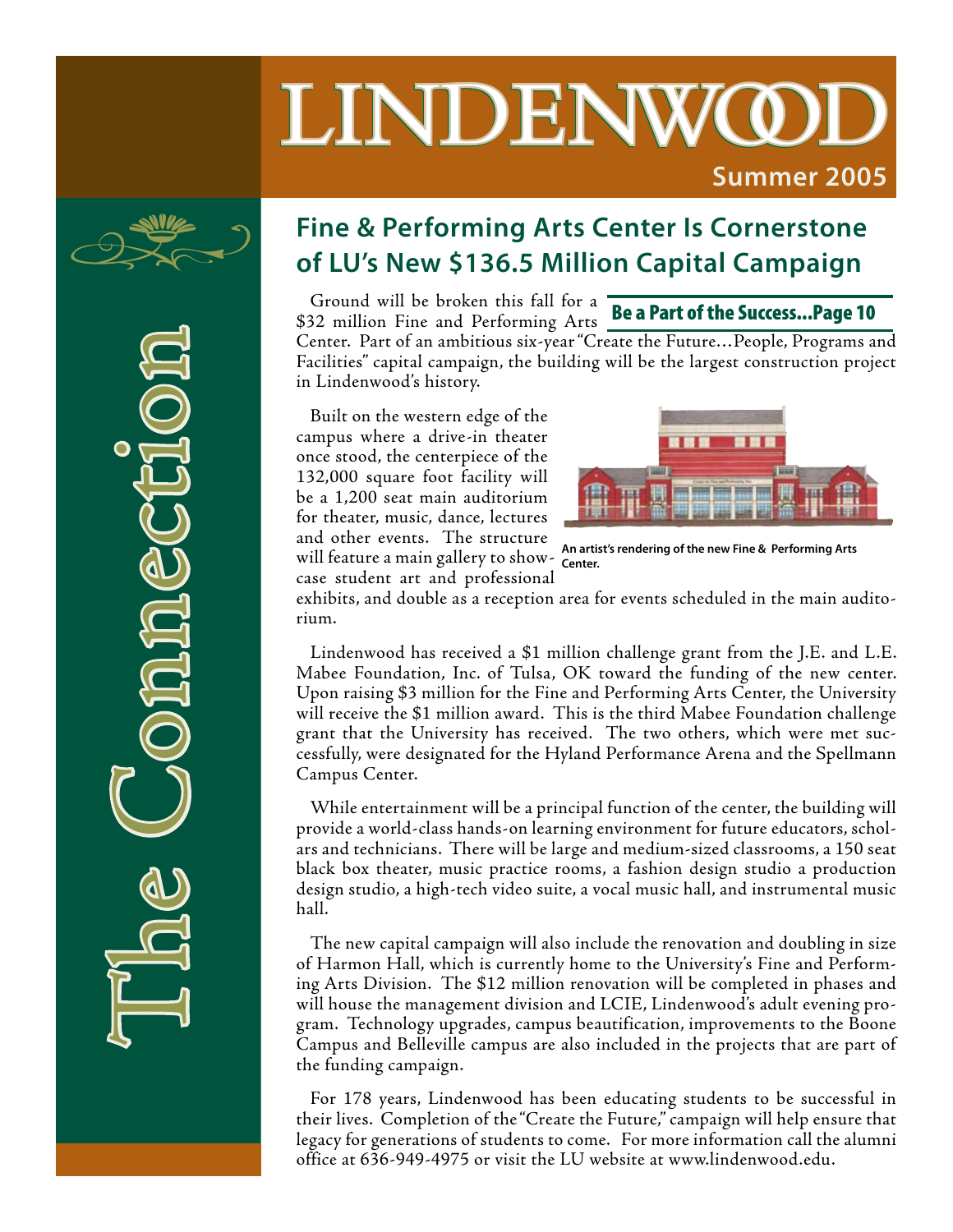#### **LU Welcomes Class of '09**

Here are a few highlights of Lindenwood's freshman class:

- $\ll$  Thirty-one scored over a 30 composite on their ACT. Forty-four graduated with a perfect 4.0 grade point average. One hundred and two were in the top 10 percent of their graduating class.
- There are 13 Eagle Scouts, 14 Girl Scout Gold Award Winners and five YMCA branch youth of the year award winners, including the overall YMCA Joseph Sunnen Youth of the Year and two Boys and Girls Club youths of the year.
- Eight were valedictorians in their graduating class, while 10 were salutatorians. Seven were National Council on Youth Leadership youths of the year. Eight were Junior Achievement Award winners and 10 were Big Brother/Big Sister award winners.



### **New Campus in Belleville Continues to Grow**

Enrollment continues to mushroom at the new Lindenwood University campus in Belleville, IL. Since taking ownership of the former Belleville West High School campus Sept. 1, 2003, educational options have been expanded to include four undergraduate and four graduate degree programs, with more than 800 area residents participating.

 Lindenwood purchased the 20-acre campus, with 240,000 square feet of facilities, when the high school moved to a new building and location in the city. Since then, the University has renovated the main campus building for classroom utilization, and leased one floor to the administrative offices of Belleville High School District 201.

 Lindenwood also has begun renovation of the historic campus' auditorium, designed in 1927 by famed school architect William B. Ittner. The University already

has received a \$500,000 challenge grant. The \$1.5 million project will be funded through a local fund raising drive.

The largest program at Lindenwood's Belleville campus is teacher education, which is fueled by professional development efforts for local teachers and school districts. More than 250 teachers are already enrolled in the Master of Arts in Education program in Belleville.



 **The front door to Lindenwood's new campus in Belleville, IL.**

 Director of the Belleville campus is Mary Radcliff. She may be reached at 618- 222-1050 or mradcliff@lindenwood.edu.



#### *Welcome From the President*

 This edition of the Connection will update you on all the exciting things we have going on at Lindenwood University. Chief among them is construction of our new Fine and Performing Arts Center, which will be an absolutely fabulous building.

 We hope you will be able to visit your alma mater soon- perhaps October 14- 15 at Homecoming. In any event, we want to hear from you!

Sincerely,

DESpelle

Dennis Spellmann President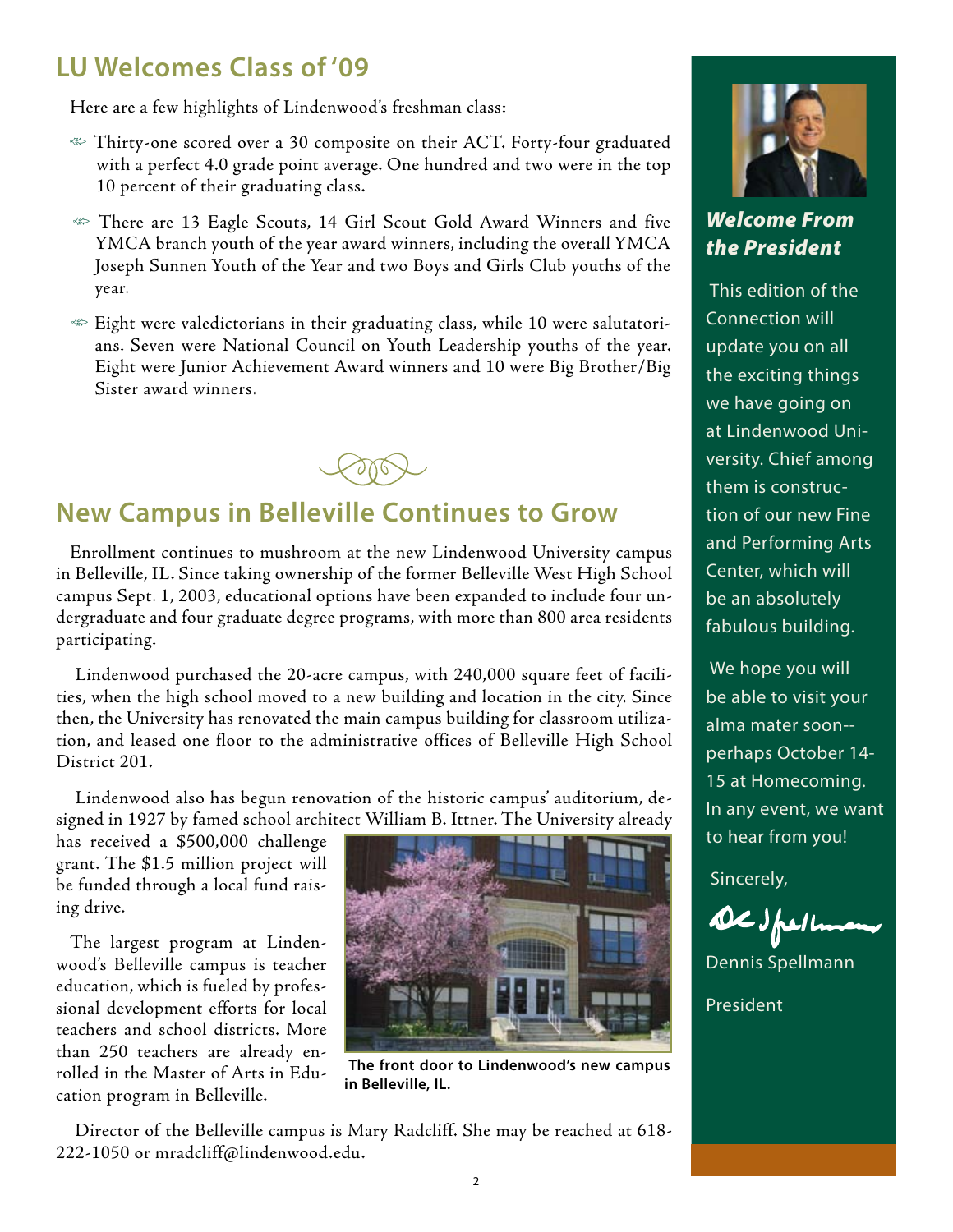#### **Stadium Renovation Completed**

A \$5.5 million renovation of the Lindenwood Athletic Stadium has been completed in time for the opening of school and the fall sports season. Lindenwood Lions athletes will now have one of the best home venues in the country.

Several hundred luxury seats were added in the east end zone beneath the Spellmann Campus Center, and a 1,000 seat student section was constructed in the opposite end zone. A concession stand and restrooms are located beneath the student section. The west end zone brick façade features the LU brand, and a brick greeting area named Kirchner Plaza invites game attendees to gather before and after sporting events.



**The new two-story press box towers over the athletic stadium.**

All seats in the stadium were replaced and a two-story press box with a VIP suite was constructed. Kiosks



**The front entrance to the stadium has been named Kirchner Plaza, in honor of Kirchner Block and Brick.**

were built for ticket and merchandise sales, and the entire stadium was given a face-lift, which was enhanced with wrought iron and brick fencing.



**A panoramic view of the football stadium from the 4th floor of the Spellmann Campus Center.**

### **President Spellmann Hits Recruiting Trail in Asia**

Lindenwood President Dennis Spellmann visited Asia this spring to further the University's outreach to potential students in that area and to visit with over 100 LU graduates who honored him at a banquet.

Spellmann signed formal articulation agreements with four educational institutions (three in Taipei and one in Kaoshung Taiwan), which will facilitate transfer of credits and encourage students to continue their education at the main campus in St. Charles. "For many years we have had students from Taiwan, but we want to be the premier higher education option for prospective students," Spellmann said.



**The Lindenwood delegation is welcomed to Taipei.** 

In addition, the President also signed sister school agreements in the Yunnan Province of China and with East Asia University in Bangkok, Thailand.

According to Ryan Guffey, Director of International Relations, who accompanied the President on his trip, "Despite the difficulties usually experienced in recruiting quality students internationally, the President is able to open doors that would not be available to other institutions."

Spellmann says that Lindenwood's commitment to hard work, high academic ideals and a beautiful and spacious campus are huge selling points in Asia.



**President Spellmann shakes hands with Jay Chen of the Kuochi School of Commerce after signing an articulation agreement with the school.**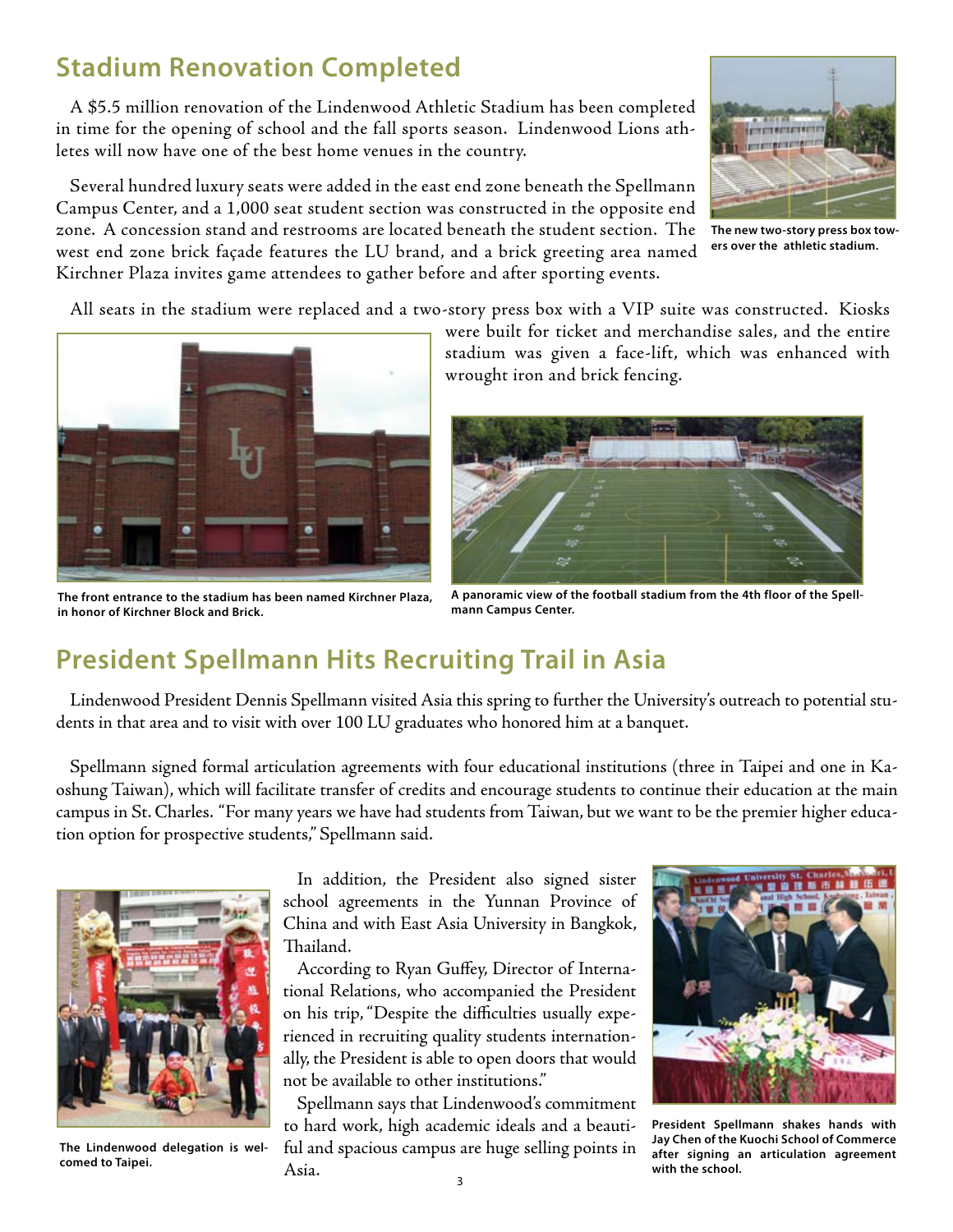### **Undergraduate and Graduate Degrees Conferred in May Ceremonies**



**Commencement speaker Mark Kern**

Lindenwood conferred degrees on more than 2,250 undergraduate and graduate students in 2005. Graduate students received their degrees at a Friday night Baccalaureate service and undergraduates had their degrees conferred at Commencement ceremonies on Saturday

morning. Both ceremonies were held in the Hyland Performance Arena.

The Reverend Gary Meyers,

senior pastor at Dardenne Presbyterian Church, and an area civic leader, was the Baccalaureate speaker. Mark Kern, newly elected County Board Chairman in St. Clair County, IL, and a member of the Lindenwood University Board of Directors gave the Commencement Address. Kern was formerly the Mayor of Bellevile, IL, and was

instrumental in helping Lindenwood open the Belleville



**Baccalaureate speaker Rev. Gary Meyers**

site which has paved the way for the redevelopment of West Main Street in that city.

#### **Oelklaus and Rogers Receive Alumni Merit Awards**

Two well-respected Lindenwood alumna, who are active on the Lindenwood Board of Directors and in the University's Alumni Association received Alumni Merit Awards at the graduate Baccalaureate ceremony in May.

Mary Ann Messer Oelklaus, St. Charles, MO, (LU Class of 1965), received the award for Service to Lindenwood. Having served as the President of the Alumni Association for nearly three terms, Mary Ann represents alumni interests on the Board of Directors. A dedicated recruiter for Lindenwood, who recently retired from a successful career as an educator, she is a member of the Sibley Heritage Society and donates countless hours to the University working on the alumni phon-a-thon and in the alumni office. She is also active in the community.



**Mary Ann Oelklaus, left, and Jane Calvert Rogers** 

Jane Calvert Rogers, Medfield MA, (LU Class of 1967), received the award for Professional Accomplishment. A member of the University's Board of Directors and the Alumni Association, Jane is president of Preston/Rogers Associates, which provides market research and communications consulting services.

Prior to opening her own business, she was the Vice President of research operations for Cahner's Business Information in Newton, MA, where she managed 40 research professionals in five locations across the country.

Both women credit the excellence of their Lindenwood education for their career and life success.



or via email

*alumni@lindenwood.edu*

We want to hear from you!!l

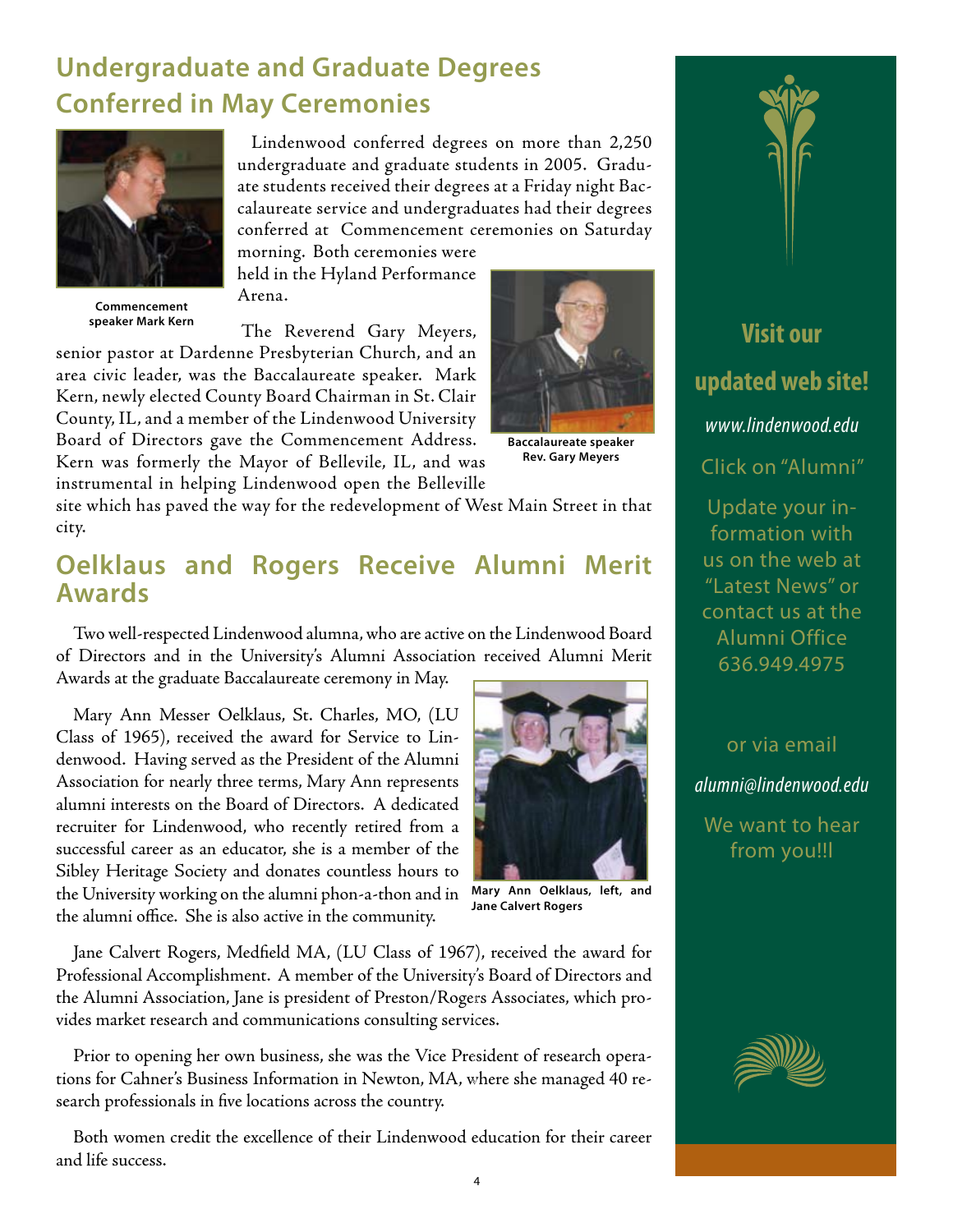### **Support LU in Stadium Seating Campaign**

With the \$5.5 million renovation of the Lindenwood stadium, the new Lou Brock baseball complex, and the record success of the University's sports teams, the upcoming year should be an exciting one for our fans.

The University is offering a sponsorship opportunity for those who want to be a part of the grand re-opening of the stadium. There are 450 VIP seats in the east end zone below the Spellmann Campus Center. The stadium-styled backed seats provide an outstanding view of the field. Football families, alumni and corporate sponsors who want to be a lasting part of the new sports venue should consider sponsoring one of these seats.



**VIP seating located below the Spellmann Campus Center in the east end zone.**

The cost of a VIP sponsorship is \$1,000 which may be paid at \$250- a year over four years. The total cost is tax deductible. As a VIP sponsor you will have:

- $\iff$  Your name on a bronze plaque inside the stadium
- $\cong$  The right to purchase football season tickets at 75% of cost for four years.
- $\cong$  An invitation to one donor recognition event each year for four years.

Ticket packages are also available in three different options according to Brett Barger, LU's Sports Marketing Director.

Option One is a VIP Football Pass for \$120. You are entitled to one seat in the VIP seating section with a BBQ provided at each game. Option Two is a season football pass for \$32. You will be getting five games for the price of four, and one seat in the grandstand seating section on either side of the field or in the west end zone. Option Three is an All Sports Season Pass for \$150. You will receive a season pass to all 38 of Lindenwood's men's and women's sporting events for the 2005-2006 school year.

For information contact Brett Barger at 636-949-4366 or bbarger@lindenwood.edu.

#### **Lindenwood Teams Win Seven National Titles**

Lindenwood's 2004-2005 sports season will be one that goes down in history, with the University winning seven national championships. The LU football team also had an undefeated regular season, as did the men's and women's lacrosse teams.

The success began with the men's soccer team, which won the national championship. Coach Carl Hutter was named NAIA Coach of the Year, and Lindenwood's Ignacio Novas (Uruguay, LU Class of '07) was named NAIA's Most Valuable Player.

The next team to garner the top award was the LU wrestling team. Having won a national championship in 2002, the team was eager to repeat. The Lion wrestlers set a record by achieving All-American status for all 12 who went to the national championships.

LU's men's indoor track and field team was next to bring home the top trophy. The team's point total of 100.25, the highest point total ever at the NAIA indoor meet.

The men's roller hockey showed its prowess and won the national title in both Division I and Division II. LU's bowling team won a national championship as well.

Rounding out our "Year of Championships," Lindenwood's Sports Shooting program won its second consecutive national title and is eyeing No. 3 this season.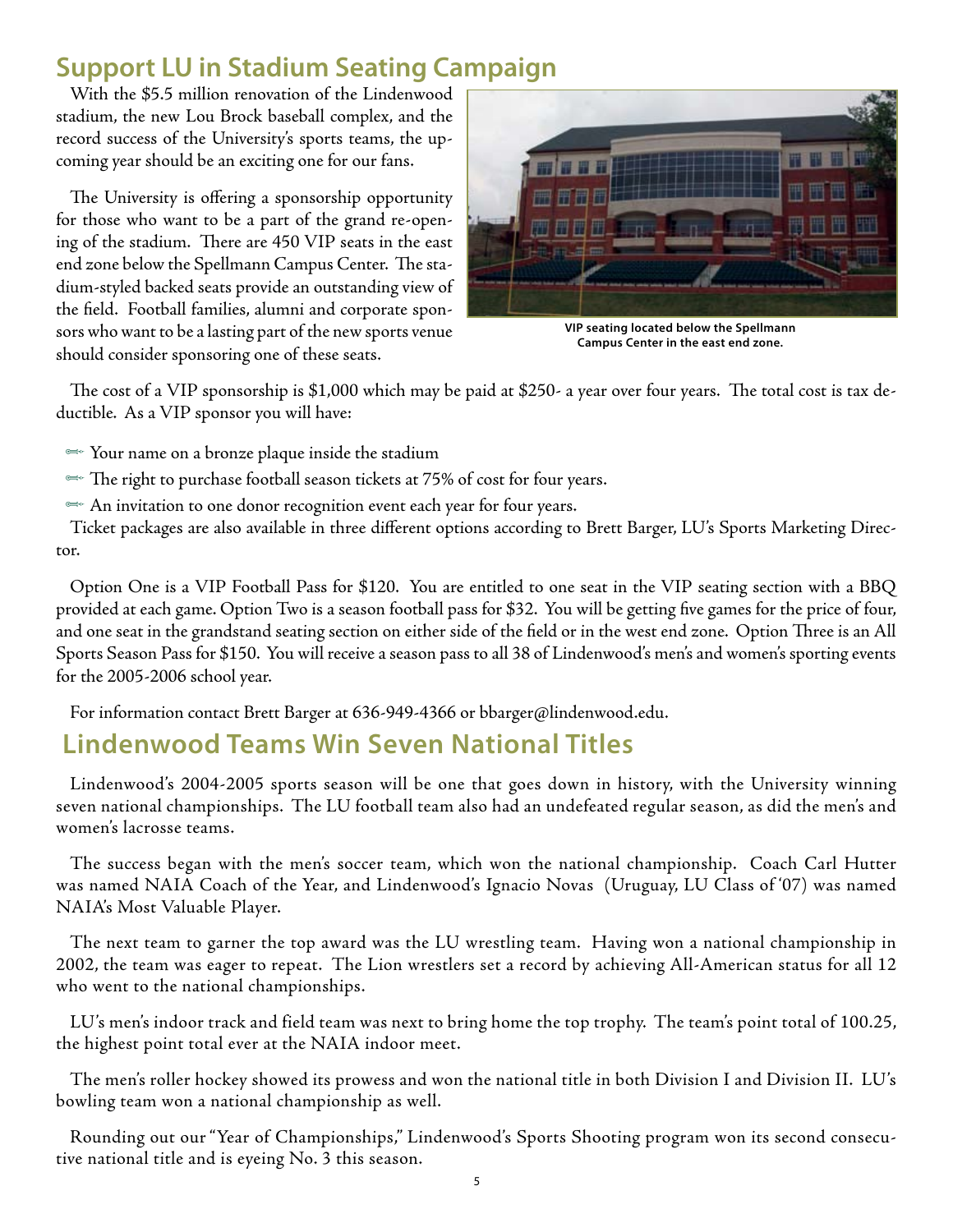#### Guffey Hall

In November of last year, the second of the six new residence halls was named in honor of Sheryl and John Guffey. Sheryl is Lindenwood's Dean of Campus Life and John is the Dean of Admissions and Financial Aid.

Sheryl (LU M.A., 2004) came to Lindenwood as Director of Admissions in the spring of 1989, when Lindenwood was experiencing declining enrollment and a financial crisis. Along with her father, Lindenwood President Dennis Spellmann, the two worked around the clock to help save the institution. Sheryl succeeded in recruiting a class of 500 new students during the summer while Spellmann restructured debt and reorganized the faculty, staff and administration for the success story that is Lindenwood today.



**From left: Sue Spellmann, John & Sheryl Guffey & President Spellmann**

In December of 1989, Sheryl married John Guffey, who was also employed at Lindenwood. Prior to accepting her current post, where she fulfills what she calls her biggest priority – taking care of students, Sheryl served in a variety of positions including Dean of Enrollment Management where she worked on the University's retention rate. Her legacy may well be her efforts in Human Services Agency Management where she spearheaded a

successful effort to have Lindenwood named as the select national leadership training site for YMCA executives completing their college degrees and the national site of choice for Boy Scout executives pursuing their master's degrees. *(Cont. pg. 8)*

#### Calvert Rogers Hall

This is a story of a Lindenwood legacy. Jane Calvert Rogers, (LU class of '67), and a member of the University Board of Directors, dedicated a residence hall in honor of her late parents, Eloise Worthington Calvert (LU class of '34), her father E. Preston Calvert, her sister Nancy Calvert (LU Class of '61) and her husband, Phillip B. Rogers.



Both Jane and Nancy were communications majors who were students of the legendary Lindenwood professor Martha M. Boyer. Urged by their parents to give back to the University that gave them such a solid education by offering their time, talent and financial support, the girls have been true stewards to their upbringing and regularly travel from their homes in Massachusetts and Illinois for Board of Directors and Committee meetings and events.

Jane's sister, Nancy, is a past president of the Lindenwood Alumni Association and has been a member of the Board of Directors since 1989. Jane, Nancy and their mother donated the funds to renovate the third floor in Irwin Hall where



**From left: Nancy Calvert, Jane Rogers, Board Chairman Jim Shoemake, St. Charles Mayor Patti York and President Dennis Spellmann.**

all three of the women resided. Jane and Nancy have endowed a memorial scholarship in honor of their parents, supported the building fund for the Hyland Performance Arena, and Jane had two stones placed in the courtyard in front of the Spellmann Center, one in honor of her sister.

Jane is a benefactor of the Lindenwood Butler Society and Nancy is a member. Both women, as was their late mother, are members of the Sibley Heritage Society.

In 2002, Jane was the recipient of the Sibley Medallion of Honor, which recognizes an individual, who has a deep commitment to Lindenwood. This May she received the Alumni Merit Award for Professional *(Cont. pg. 8)*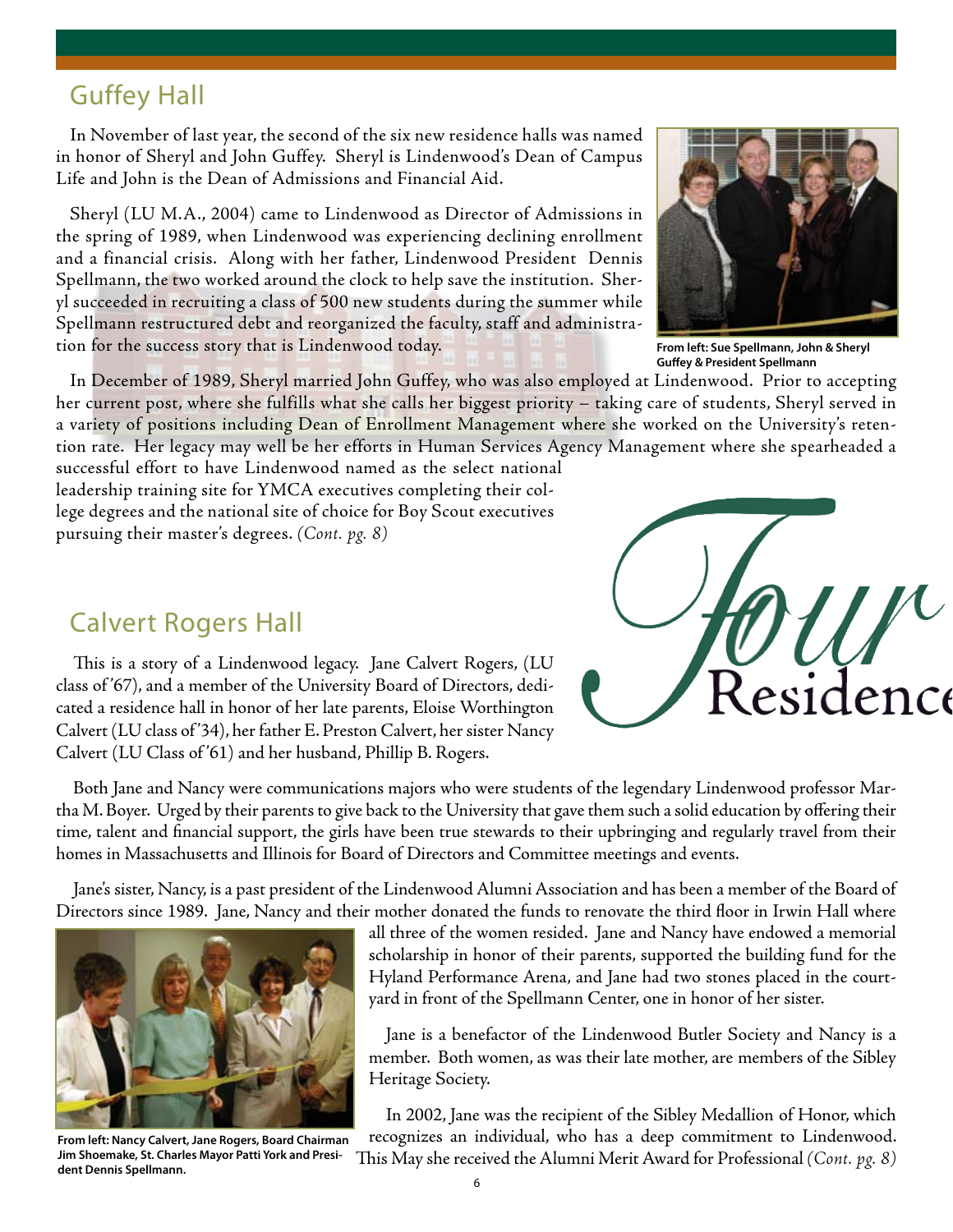#### Rauch Memorial Hall

"Service is the price you pay for the space you take up on this earth," has been a guiding principle in the life of Elizabeth Mudd Rauch (LU Class of '44), who is honoring her late husband, Henry P. Rauch, Henry's father, Frank B. Rauch, and Frank's father, Henry B. Rauch with the naming of Rauch Memorial Hall.

A member of the Lindenwood Board of Directors since 1989, and the Board Secretary, Elizabeth is fondly referred to as "the Head Butler" by President Spellmann in recognition of her long-time dedication to and financial support of her alma mater. She was the recipient of the Sibley Medallion of Honor in 1995, is a benefactor of the University's Butler Society and a member of the Sibley Heritage Society.



**Elizabeth and Lucy Rauch at the Rauch Memorial dedication**

Deeply involved in civic projects for decades, Elizabeth is a recipient of the Citizen of the Years Award from the St. Charles Chamber of Commerce, the prestigious Clara

Barton Award from the American Red Cross, and serves on the board of St. Joseph's Health Center Foundation. She founded the Mother's Club at Sacred Heart Academy.

The Rauch family roots and community service run deep in St. Charles. The Rauch Lumber Yard which was a Main Street landmark as you crossed the old Missouri River bridge into town was founded in 1917 by Elizabeth's husband's father and grandfather. They owned several other lumberyards in the

area as well. *(Cont. pg. 8)*

#### Flowers Hall

# ! Halls Named

Duane Flowers believes in hard work. He also believes in education. These factors have made him a good fit for the Lindenwood Board of Directors. He and his wife, Linda are naming one of the new dorms in honor of their families.

Duane is well known for his outstanding recruiting efforts. He and Linda, are Butler Society benefactors and have established the Genevieve Flowers Elementary Education Award in honor of

Duane's mother, the Dorothy and Sterling Mollett Art award in honor of Linda's mother and father, and the Creole U. Flowers Award in Finance in memory of Duane's father. Duane and Linda have also established an endowed scholarship in their name. Their son, John, received his MBA from Lindenwood in 2001.

A recipient of the Sibley Medallion of Honor in 2003, he will, as chairman of the Board of Directors Fundraising Committee, spearhead the efforts to garner funds for the new Fine and Performing Arts Center, and the ambi-

tious \$136.5 million Create the Futures … People, Programs and Facilities campaign which will benefit future generations of Lindenwood students.

A driving force in Lindenwood's acquisition of the Belleville, IL, campus, Duane continues to push for expansion in that market.

President and co-owner of Bass-Mollett Publishers in Greenville, IL, Duane's company has carried on a tradition of quality service to the funeral industry since its inception in 1949. Today, the company's publishing house is nationally known and distributes a catalog featuring over 2,500 items.



**Duane and Linda Flowers**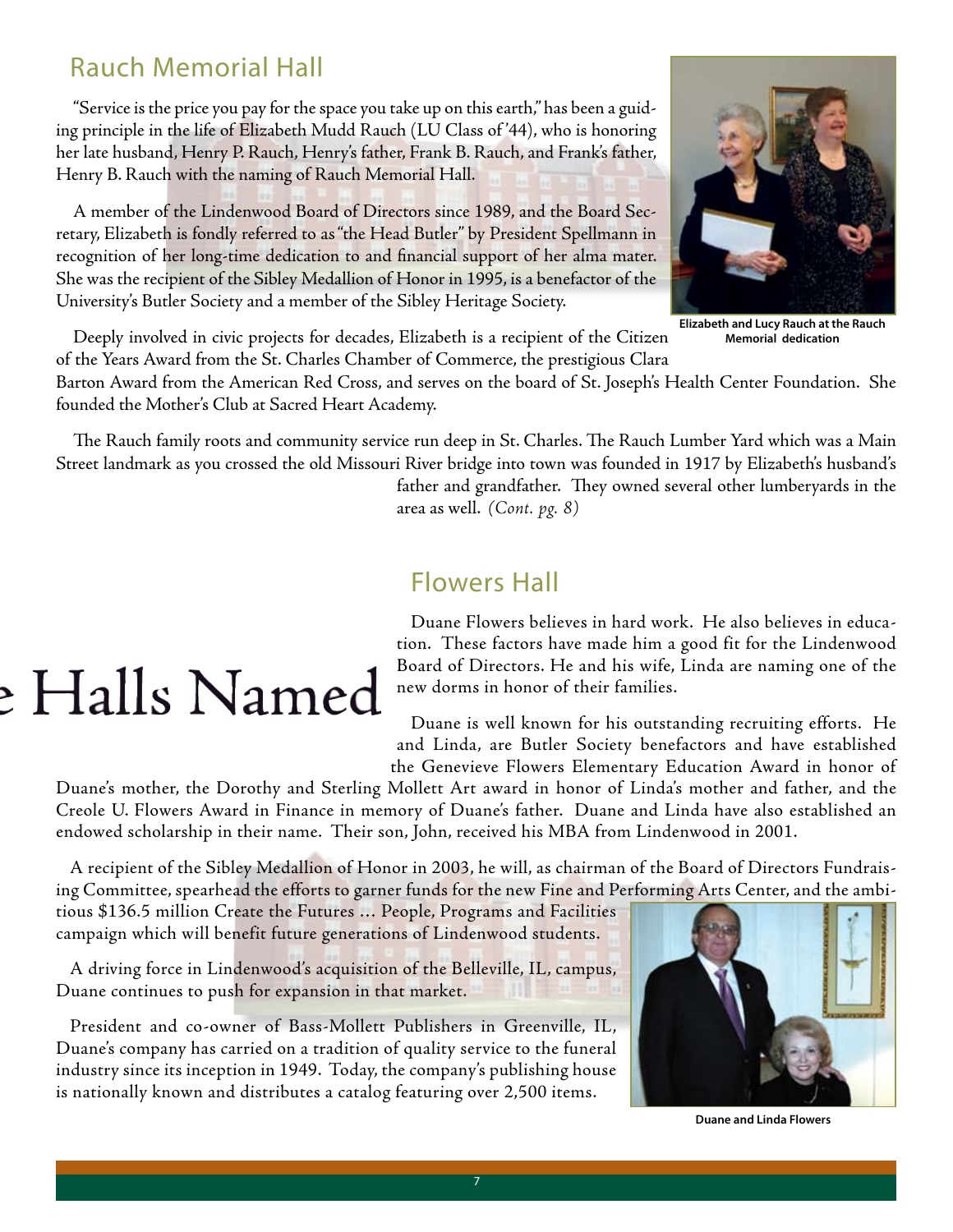### Guffey Hall *(cont.)*

John Guffey is a prolific college recruiter and as the Dean of Admissions and Financial Aid he has guided Lindenwood to the largest period of growth in its history. A tireless advocate for the University, he exhorts his admissions staff to live and tell the Lindenwood story 24-hours a day, a philosophy that has reaped enormous dividends. "Everyone on this campus, on our Boards, as well as our alumni are members of the admissions staff," says John.

Sheryl and John are Associate members of the Butler Society and the Sibley Heritage Society and have two sons, Ryan, (B.S., M.B.A, Lindenwood University, 2003), Lindenwood's Director of International Relations, and Daniel, who is a student at St. Louis University.

### Calvert Rogers Hall *(cont.)*

Accomplishment in recognition of her career in the publishing industry.

Jane is now President of her own business, Preston/Rogers Associates, which provides market research and counseling services to clients ranging from publishers to associations and corporations. She is married to Phil Rogers, a retired Air Force Lieutenant Colonel. Phil's granddaughter, from Fairbanks Alaska is starting her junior year at Lindenwood.

#### Rauch Memorial Hall *(cont.)*

During the Depression, the Rauch family's realization that there was a need for social service agencies in St. Charles inspired them to establish their own version of the United Way, helping countless local residents who were in financial straits.

Her husband's father was the first chair of the advisory board at St. Joseph's Hospital, and Elizabeth's husband Henry P. followed him as chair and served for 18 years.

Elizabeth's husband was a Chamber of Commerce Man of the Years, (the Chamber changed the name of the award to Citizen of the Years when Elizabeth was the first woman to receive it), he served on the Red Cross Board of Directors and helped establish the St. Charles County Branch. President of the St. Charles County Library Board, he was instrumental in adding a mobile library unit, which proved to be a resounding success and is now an institution at libraries across the country.

"Henry was always a big believer in education, and I think that the naming of this residence hall is a fitting tribute to his life and that of his forebears," she said. Elizabeth's daughter is St. Charles County Circuit Judge Lucy Rauch.



**Rauch Memorial Hall, Calvert Rogers Hall and Guffey Hall as viewed from the Spellmann Campus Center.**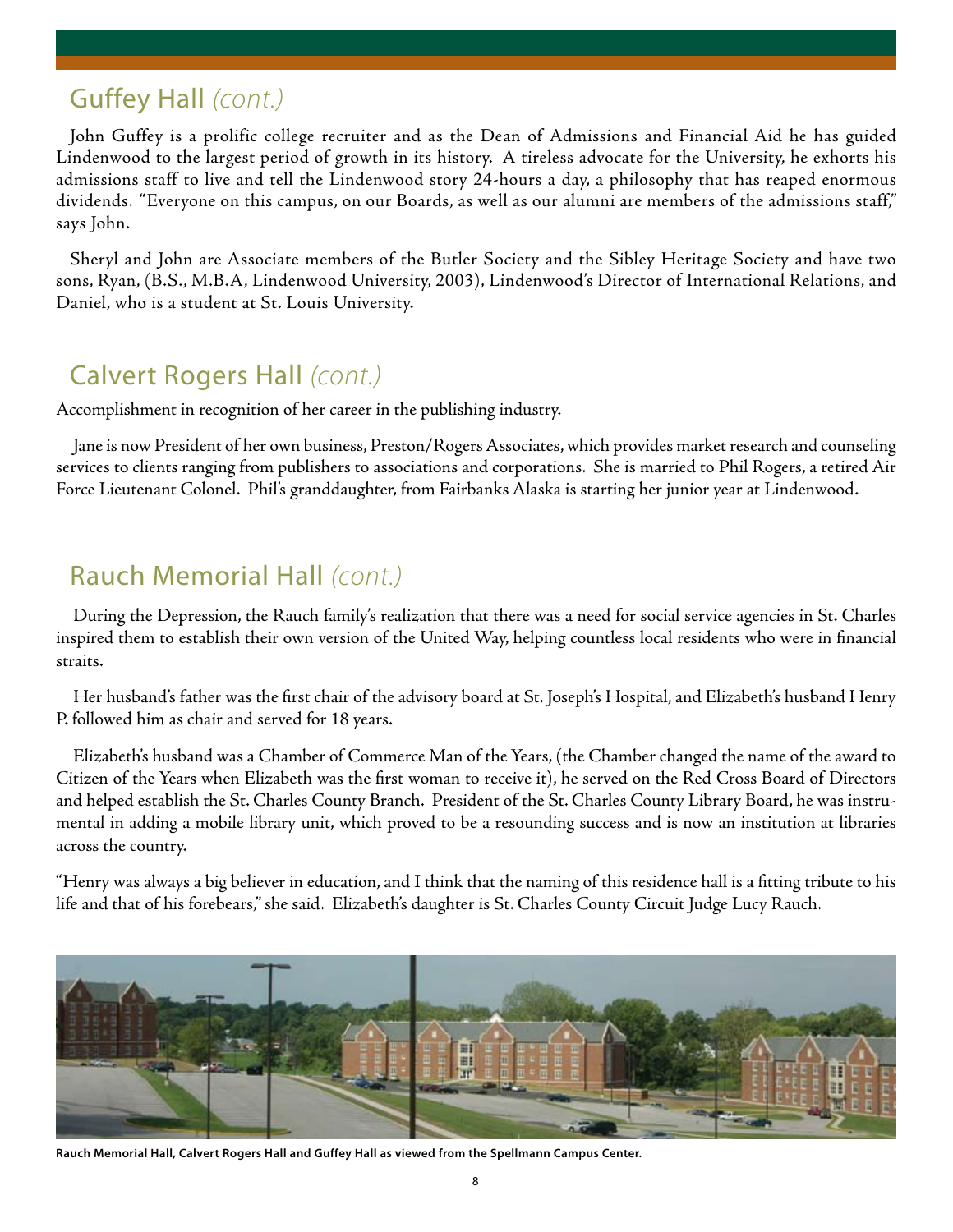### **Ehlmann receives Sibley Medallion of Honor**

St. Charles County Administrator Steve Ehlmann was the recipient of the Sibley Medallion of Honor at the annual Butler Society dinner. The award, named after Lindenwood founders George and Mary Sibley, is given each year to an individual who has exhibited a deep commitment to the University.

Ehlmann is the author of a new book, "Crossroads, a History of St. Charles County, Missouri." His work is the second published by The Lindenwood University Press, and proceeds from the sale go toward a Lindenwood University scholarship named in honor of Ehlmann's longtime mentor, the late Kriete Stumberg.



**Steve Ehlmann, left, receives his award from President Spellmann, center, and board chairman Jim Shoemake.**

Having served St. Charles County as an attorney, circuit judge and legislator, Ehlmann fought hard in the legislature for Lindenwood's

independence from bureaucracy, and what could have been devastating mandates in teacher education.

Ehlmann and his wife, Jean Poggemeier Ehlmann (LU Class of 1984), live in St. Charles with their two sons, Brendan and William.

### **Lindenwood's Historic Daniel Boone Home**



**The historic Daniel Boone Home, Defiance, MO.**

In 1998, Lindenwood acquired the Daniel Boone Home property in Defiance, MO, with a pledge to restore and enhance the popular tourist attraction. The University began acquiring adjacent property and purchasing forgotten historic buildings with the idea of restoring them at Boonesfield Village, which is a part of the 261-acre Boone property.

Now, the University owns over 1,000 acres of pristine historic land on what is known as Lindenwood's Boone Campus. LU President Dennis Spellmann's vision of having the campus become the National Center for the Study of American Culture and Values which allows students to explore

the country's past through classwork and non-traditional approaches is now becoming a reality.

If you or someone you know might be interested in pursuing an education in history or museum studies, Lindenwood's Boone Challenge Semester which takes place on the historic property, provides an opportunity to live on site and experience hands-on how intricate frontier life really was.

If you just want to experience a day of simple pleasures and experience our heritage, the Boone Home and Boonesfield Village are open for tours, hours vary by season. Please call for hours and ticket information.

For more information contact Pam Jensen at 636-798-2005, or e-mail her at pjensen@lindenwood.edu.

| $\sim$ 2005 Events $\sim$                                                                                            | $\sim$ 2006 Events $\sim$                          |
|----------------------------------------------------------------------------------------------------------------------|----------------------------------------------------|
| Sept. 24-25: Pioneer Days @ Boone Home Campus                                                                        | April 18: LU Choral & University Chorus Concert @  |
| Nov. 18: Voices Only, University Chorus, LU Chorale                                                                  | LUCC, 7:30 <sub>pm</sub>                           |
| Concert @ LUCC, 7:30pm                                                                                               | April 28-29: Voices Only Concert @ LUCC, 7:30pm    |
| Dec. 1-3: Christmas Carol @ Jelkyl Theatre, 7:30pm                                                                   | April 30: Student Fashion Show @ West County Mall, |
| Dec. 2-4: Madrigal Dinner @ LU Club, 6pm                                                                             | $7:30$ pm                                          |
| For more information or to order tickets for an event contact the Lindenwood University Roy Office at (636) 949-4878 |                                                    |

**For more information or to order tickets for an event contact the Lindenwood University Box Office at (636) 949-4878. For Pioneer Days, contact the Boone Home Campus at (636) 798-2005. Visit us online at www.lindenwood.edu**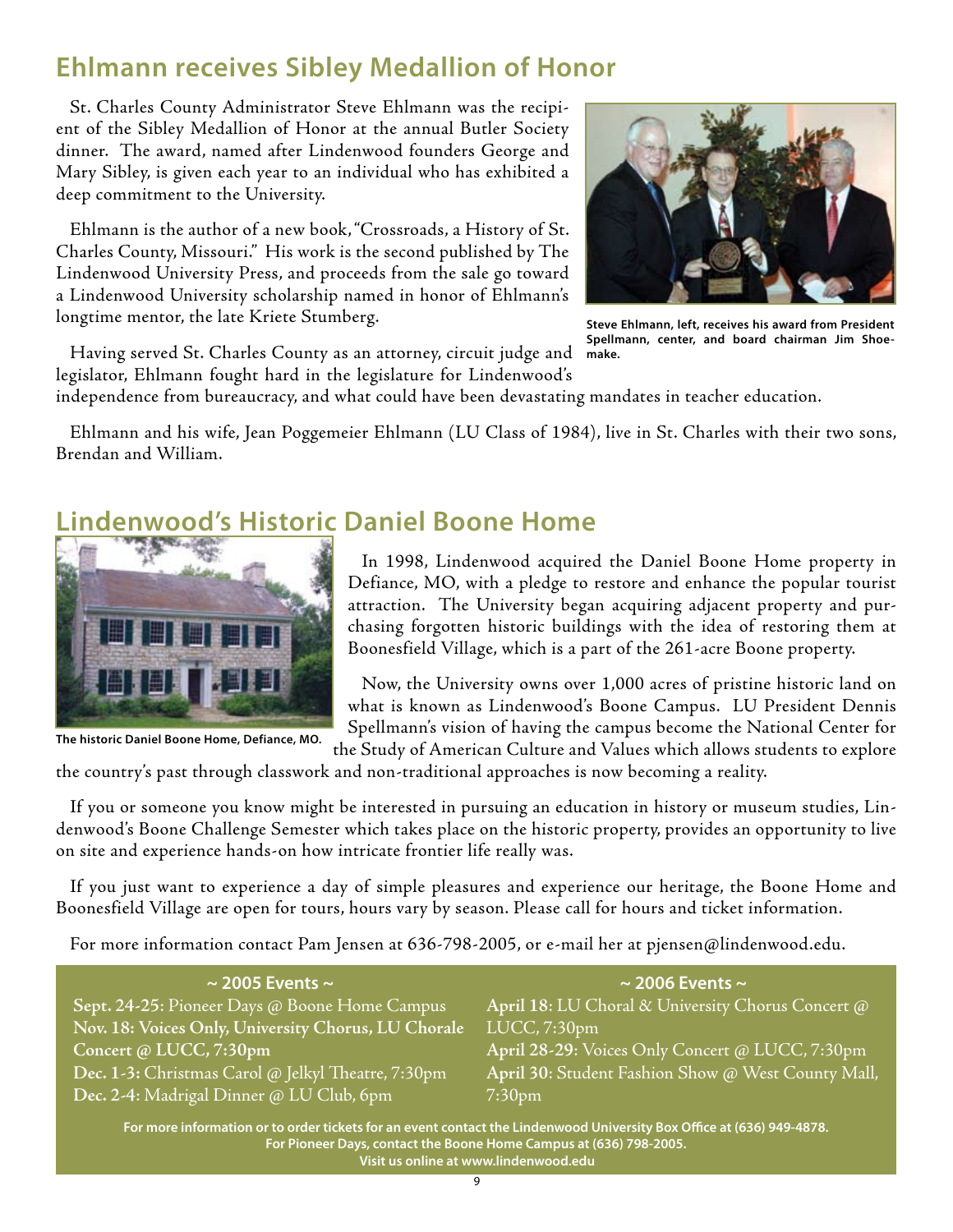### **How You Can Be a Part of the Lindenwood Success Story**

One of the best things you can do for your alma mater is to refer a student. Remember, Lindenwood isn't like the state schools that receive government subsidies--we rely completely on tuition to make ends meet. Referring a student helps keep your Lindenwood strong.

If you would like to refer a student to Lindenwood University, call our admissions office at 636-949-4949.

#### **Giving Opportunities**

There are a variety of giving opportunities available for LU donors. The University relies upon the support of alumni, corporate friends, foundations and community friends. Your gift helps Lindenwood remain financially secure and academically strong for generations of Lindenwood students to come.

 The annual fund program provides general scholarship support for Lindenwood students and operational expenses. This program is considered the backbone of the University, as it sustains a scholarship program that affects thousands of students attending school on an annual basis and provides funding for everyday operations of the university.

#### **Butler Society**

The Butler Society is named in honor of Colonel James and Margaret Leggat Butler, who, during the early 1900s, funded construction of nearly half the Heritage campus buildings. Their contributions in today's market would equal more than \$25 million. Butler Society members provide necessary resources for a variety of University needs. The following level of membership in the Butler Society is available: Associate Level -- pledges of \$25,000; Members -- Lifetime gifts of \$25,000 and above; Patron -- Lifetime gifts of \$50,000 and above; Benefactor - lifetime gifts of \$100,000 and above.

#### **Sibley Heritage Society**

The Sibley Heritage Society is named in honor of Lindenwood founders Mary Easton Sibley and Major George Sibley. Membership in the Sibley Heritage Society simply requires your notification to Lindenwood that you will remember the University in your will.

#### **Stocks/Securities**

There are many reasons to give a gift of stocks or securities to Lindenwood. You may want to reduce capital gains tax on income producing stocks that you may have held or you may want to reduce taxable income through a gift of stocks or securities.

 If you give the stocks to Lindenwood University, you pay no capital gains tax and you also receive full credit for the value of the stock at the time you give your gift. When Lindenwood receives the gift, it sells the stock and uses the proceeds to fund immediate university needs. Lindenwood pays no tax on the sale because it is a  $501(c)3$  organization.

#### **Endowed Scholarships and Honors Awards**

The Lindenwood University endowment fund secures a strong and stable future through a responsible, diversified investment strategy. Endowment funds are permanently invested and provide a growing income in perpetuity.

Alumni and friends of the University may establish an endowed scholarship in their name or the name of a loved one for specific scholarships, lectures, professorships, recitals, performances, and student honors awards.

#### **Corporate matching gifts**

Your employer may be enrolled in a matching gift program and will send Lindenwood a gift that matches your own giving. This doubles the impact of your gift.

#### **National Center for the Study of American Culture and Values/Boone Fellow Program**

This area of study blends traditional college-level curriculum with non-traditional approaches and settings in which students explore aspects of our nation's past. The program has varied components which include Character Education, Boone Campus semester (working and studying at the campus' Boonesfield Village and Van Bibber Farm), Heritage Learning classes, Conservation Ecology and Demonstration Farming and the living history

museum located at the Historic Daniel Boone Home and Boonesfield Village, one of St. Louis' premiere historical sites.



**Archeology class at the Boone Home.**

If you are interested in establishing an endowed fund in perpetuity to secure the future of Lindenwood University, please call 636-949-4903 or email development@lindenwood.edu.

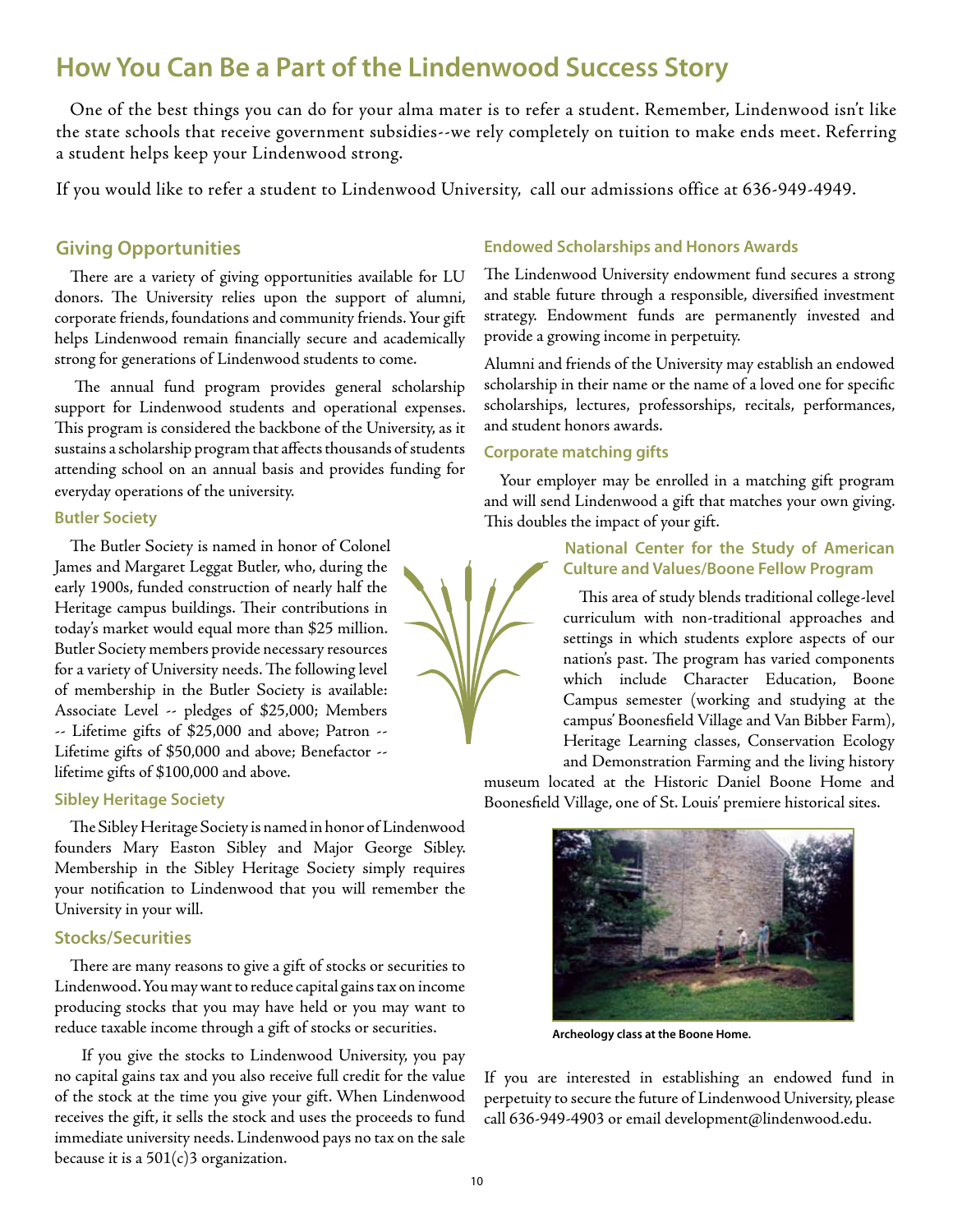

*Welcome From the Alumni Board President* 

#### Dear Friends,

This has to be one of the most exciting times in Lindenwood history.

Six new residence halls replace what was the trailer park west of the campus, and a \$32 million state-of-the-art Fine and Performing Arts Center will rise in place of what many us remember used to be a drivein theater.

Today's Lindenwood offers 100 majors and has 38 sports programs. There will be more than 3,000 residential students on campus this fall and the overall student enrollment on the main campus, our satellite facilities, and in evening programs will top 14,000.

With over 2,000 undergraduate and masters degree students graduating this year, our alma mater is a success story I hope you will all take the time to experience at our reunion October 14 and 15. Call the alumni office at 636-949-4908 or visit our website at www. lindenwood.edu to register for what will be a fun and rewarding visit with your college friends.

Sincerely,

Mary *Or Messer Delklous* 

Mary Ann Messer Oelklaus

President, National Alumni Association

#### **Lindenwood--New and Old Blend Seamlessly**



**The newly renovated athletic stadium, at left, will be home to Lindenwood's football, soccer, Lacrosse and field hockey teams.**





**Irwin Hall in all its splendor. The Spellmann Campus Center clocktower, above.**



**A view from centerfield of Lindenwood's new baseball stadium, part of the new Lou Brock Baseball/Softball Complex.**

**Butler Library interior.**